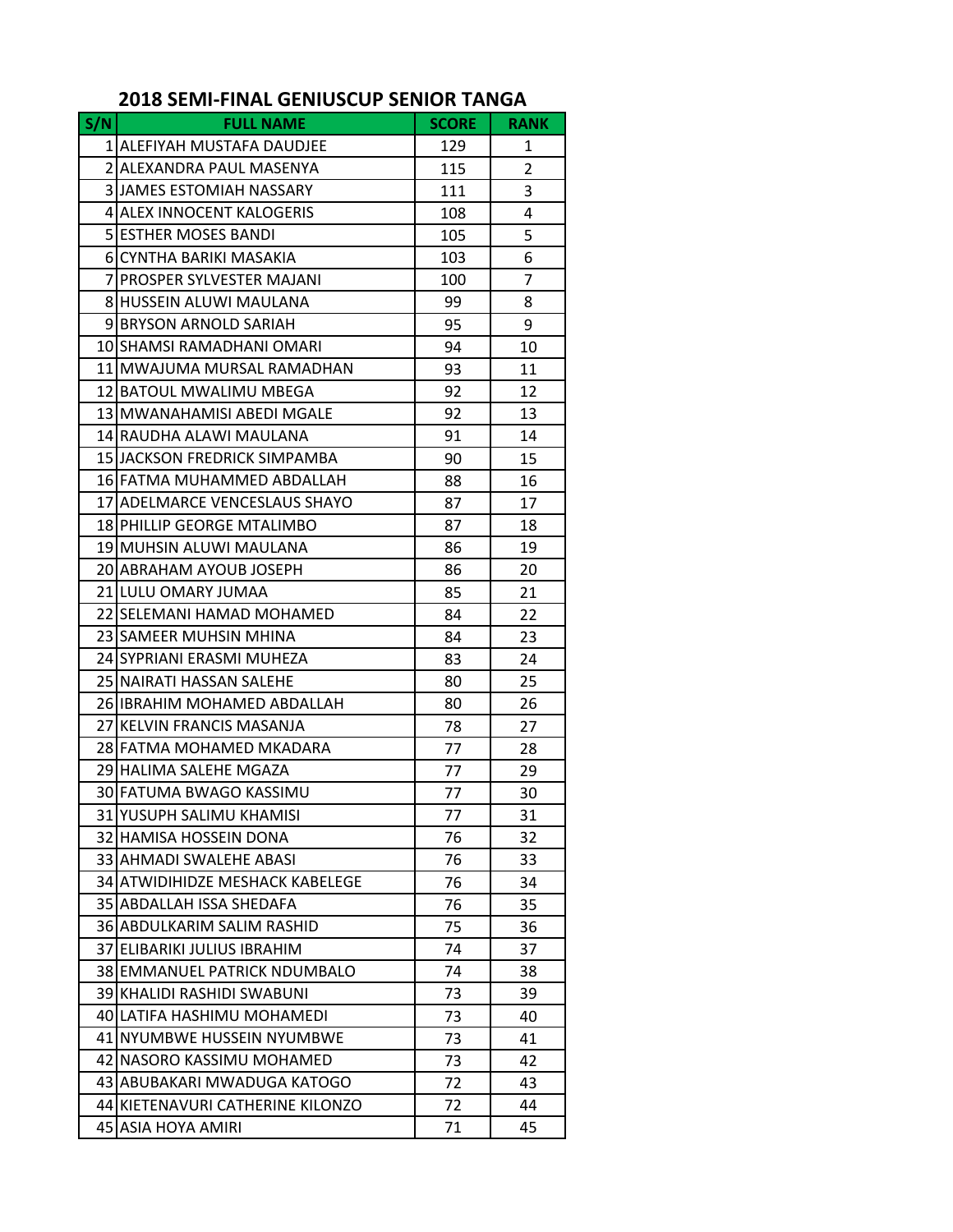|    | 46 OMARY STANLEY ROMAN         | 71 | 46 |
|----|--------------------------------|----|----|
|    | 47 KHAMISI BAKARI KHAMISI      | 70 | 47 |
|    | 48 ANDREW JOHN MNGODO          | 69 | 48 |
|    | 49 HAMIDA HAMZA JUMAA          | 68 | 49 |
|    | 50 ASHA ALI SHEMHINA           | 68 | 50 |
|    | 51 IZAWADI YUSUPHU NZENGO      | 68 | 51 |
|    | 52 SAMWEL GABRIEL KAAYA        | 68 | 52 |
|    | 53 AWADHI JIDA MZIMBIRI        | 68 | 53 |
|    | 54 HAIDI AMBARI SAID           | 67 | 54 |
|    | 55 MARIAM BENNY MABENA         | 66 | 55 |
|    | 56 SULEIMAN MOHAMED ABDALLAH   | 66 | 56 |
|    | 57 AISHA AKIDA YUNUSU          | 66 | 57 |
|    | 58 GIDION PAUL MLAY            | 65 | 58 |
|    | 59 MWANAHAMISI ATHUMAN SELEMAN | 64 | 59 |
|    | 60 SELEMANI SAIDI KIBINDO      | 64 | 60 |
|    | 61 ALLY MOHAMMED ALLY          | 64 | 61 |
|    | 62 MALIKI JUMA MOHAMMEDI       | 64 | 62 |
|    | 63 FATUMA ABBAS OMARI          | 63 | 63 |
|    | 64 FATUMA ELIUDI AUGUSTINO     | 62 | 64 |
|    | 65 ABDALLAH ALLY BAKARI        | 62 | 65 |
|    | 6610MARI BAKARI SWALEHE        | 60 | 66 |
|    | 67 CHARLES AMONI MBWAMBO       | 60 | 67 |
|    | 68 ABDULATIF SWALEH MWANJIA    | 59 | 68 |
|    | 69 BEATRICE SILAS KASMIL       | 59 | 69 |
|    | 70 SALEHE JUMA BAKARY          | 59 | 70 |
|    | 71 MARIAM ZUBERI ZAHORO        | 58 | 71 |
|    | 72 ABDALLAH RAJABU KAJEMBE     | 57 | 72 |
|    | 73 ASHA OMARY WENDO            | 56 | 73 |
|    | 74 MUHSINI IDDY RAMADHAN       | 56 | 74 |
|    | 75 JALI BAKARI JALI            | 56 | 75 |
|    | 76 MARIAMU BAKARI ALLY         | 55 | 76 |
|    | 77 HASSANI SEIF JUMA           | 55 | 77 |
|    | 78 LILIAN ADRONICUS BUBERWA    | 55 | 78 |
|    | 79 GLADNESS YUDATADEI SHAYO    | 55 | 79 |
|    | 80 GREGORY RICHARD KAYOMBO     | 54 | 80 |
|    | 81 JUMBE MWAMBAO JUMBE         | 53 | 81 |
|    | 82 SWALEHE HAMADI MWAMVANGO    | 53 | 82 |
|    | 83 HHERIEL MSOFE ABDALLAH      | 53 | 83 |
|    | 84 MOHAMMEDI BAKARI SHEHE      | 52 | 84 |
|    | 85 JOYCE DANIEL MANIMBA        | 52 | 85 |
|    | 86 GHAIDATI JUMA MASUDI        | 52 | 86 |
| 87 | HEMEDY RAMADHANI TITU          | 51 | 87 |
|    | 88 YAKUBU ALLY IBRAHIMU        | 51 | 88 |
|    | 89 DANIEL EPHAFRAS HAULE       | 50 | 89 |
|    | 90 GRACE AUGOSTINO KAMANDO     | 48 | 90 |
|    | 91 MBWANA ABDALLAH NASSOR      | 48 | 91 |
| 92 | USAMA BAKARI KITURU            | 47 | 92 |